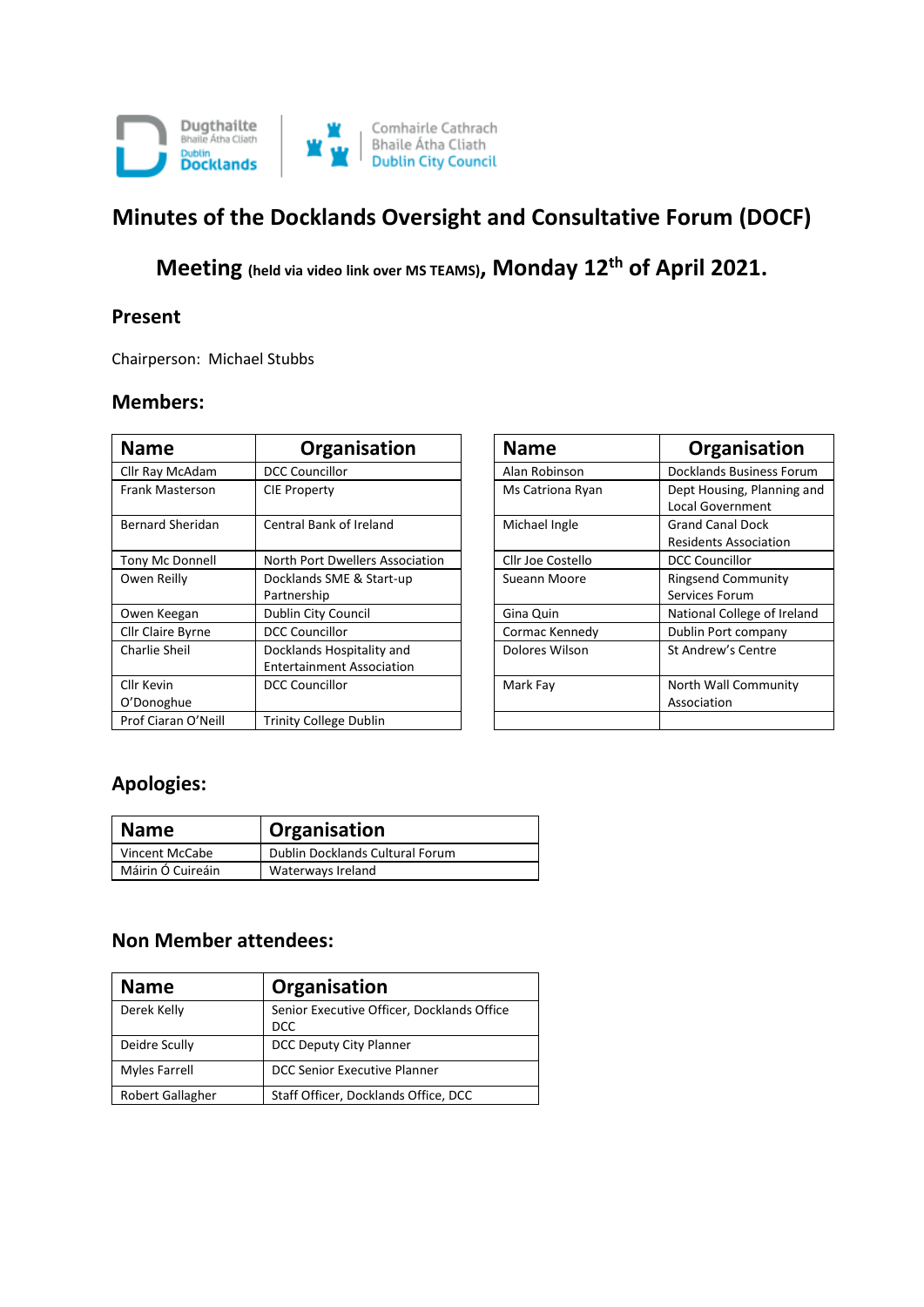**1. Minutes from 11.01.21 Agreed by members**

## **2. Overview presentation on City Development Plan (DP)2022-2028 by Deirdre Scully, Deputy City Planner**

Members thanked Deirdre Scully for the presentation and asked

Q. Does DCC take stock and review what was achieved from previous Development Plans (DP)?

Response. As part of the preparatory work on the Draft Plan the planning team have reviewed all existing policies and objectives in the 2016 Plan and considered the scale of delivery, and where appropriate such as more general continuous objectives, the merits of their inclusion in the upcoming Draft Plan. The Strategic Issues Paper published for the public consultation includes a summary of this review.

Q. Is the new DP going to address the failures of previous DP and the Docklands SDZ, in developing and addressing the lack of supports for diverse small and medium sized business infrastructure, affordable housing and cultural projects?

Response. The subject of the City economy and enterprise is specifically addressed in chapter 6 of the draft DP.

The SDZ overrides the DP and is its own planning and legal framework. The DP does not over write the SDZ but takes account of it.

Housing within Dublin is reviewed on a City wide bases and housing need is co-ordinated between the four Dublin Local Authorities.

Q. There are problems with Strategic Housing Developments and co-living models and the lack of Part 5 provision being delivered on site within the SDZ. Due to Covid-19 pandemic, working from home work practices are evolving with an opportunity to investigate the possibility to convert/reconfigure office spaces to living spaces?

Response. The planning department received a large number of submissions raising the issue of Strategic Housing Developments and co-living. It is proposed to include specific policies on these particular forms of housing, particularly the issue of clustering, due to the impact this can have on particular areas.

Q. How long will the SDZ the planning last and can delivery of part 5 housing on site within the Docklands SDZ be increased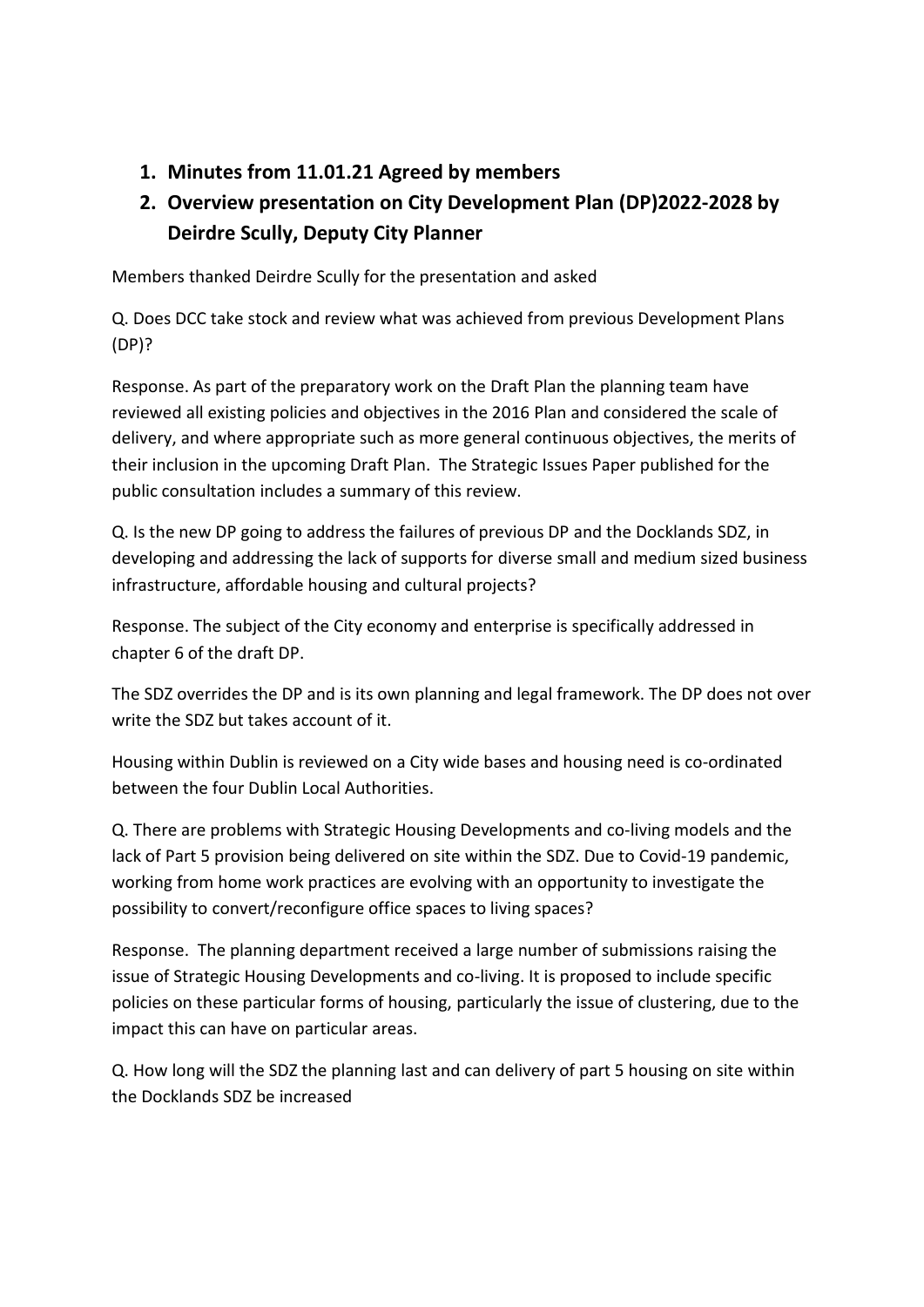Response. The SDZ status of the Docklands can be revoked by the Government or by the Elected Members by vote. Part 5 Housing provision requirements are set out in legislation and can also be amended by government legislation.

Q. Chapter 15 of the DP, relating to Strategic Development and Regeneration Areas: Guiding Principles for Development, how can the Forum engage with its objectives as it relates to the Docklands?

Chair Michael Stubbs requested a work shop be arranged for the Forum Members to examine and respond to the DP at a suitable date in the future.

## **3. North Port Dwellers Association presentation by Tony Mc Donnell Acting Chair NPDA**

The members thanked Tony Mc Donnell for his presentation and members expressed their great concern with how the residents have been effected and the physical impact the new development within the Docklands SDZ has had on the local community and their properties.

Members questioned whether or not DCC planning enforcement was effective in tackling breaches of the SDZ planning conditions, objectives and planning regulations in general within the Docklands and requested DCC planning enforcement officials be present at the next Forum meeting to answer their questions and concerns.

DCC Chief Executive Owen Keegan advised Tony McDonald he will request an official response to the issues raised in the North Port Dwellers Association presentation. This response was issued to Mr. McDonnell on 17TH May 2021

### **4. Dublin Port 3FM (3rd and final Masterplan) update by Cormac Kennedy Head of Property Dublin Port Company**

Due to an internet connection issue Cormac was unable to present Dublin Port 3FM presentation to the Forum but offered the presentation to the members via Share file link and would respond to any questions related to it.

## **5. Docklands Planning update presentation with reference to Connolly station and the heights review amendments for the SDZ By Myles Ferrell DCC Senior Planer**

Main points raised by the Members were